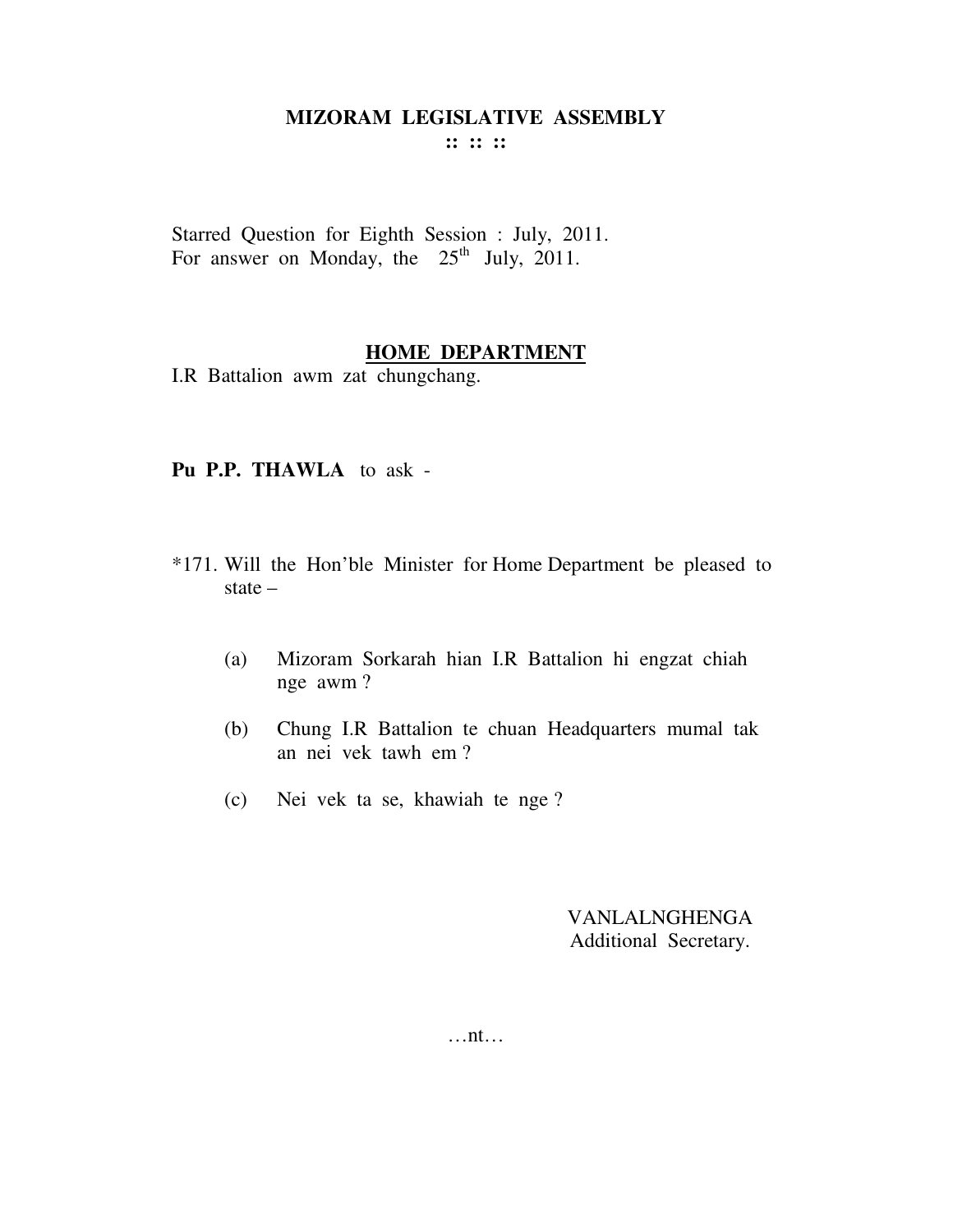Starred Question for Eighth Session : July, 2011. For answer on Monday, the  $25<sup>th</sup>$  July, 2011.

## **HOME DEPARTMENT**

PTC Thenzawl Trainee-te chungchang

#### **Pu LALDUHOMA** to ask –

\*172. Will the Hon'ble Minister for Home Department be pleased to state –

 P.T.C. Thenzawla Trainee-te hnen atangin Electric an hman man chawitir an ni elo ?

> VANLALNGHENGA Additional Secretary

….h…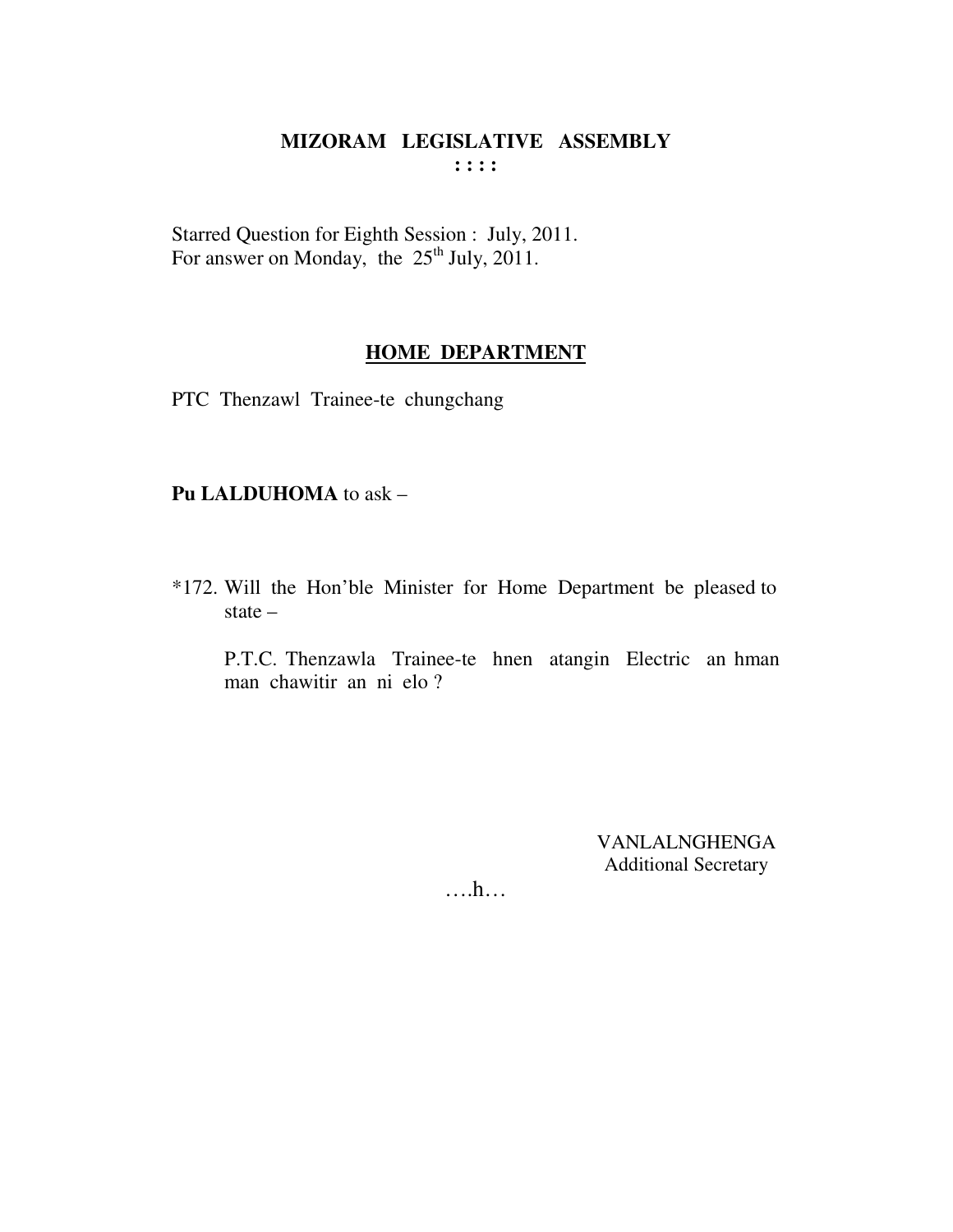$: : :$ 

Starred Question for Eighth Session : July, 2011 For answer on Monday, the  $25<sup>th</sup>$  July, 2011

## URBAN DEVELOPMENT & POVERTY ALLEVIATION **DEPARTMENT**

Bazar Bungkawn a in sak chungchang -

### Pu B. LALTHLENGLIANA to ask -

\*173. Will the Hon'ble Minister for Urban Development  $\&$ Poverty Alleviation Department be pleased to state -

Bazar Bungkawn Assam Rifles ram nghenga In rel mek hi mimal nge Department?

> **VANLALNGHENGA Additional Secretary**

\*\*\*<sub>V</sub>\*\*\*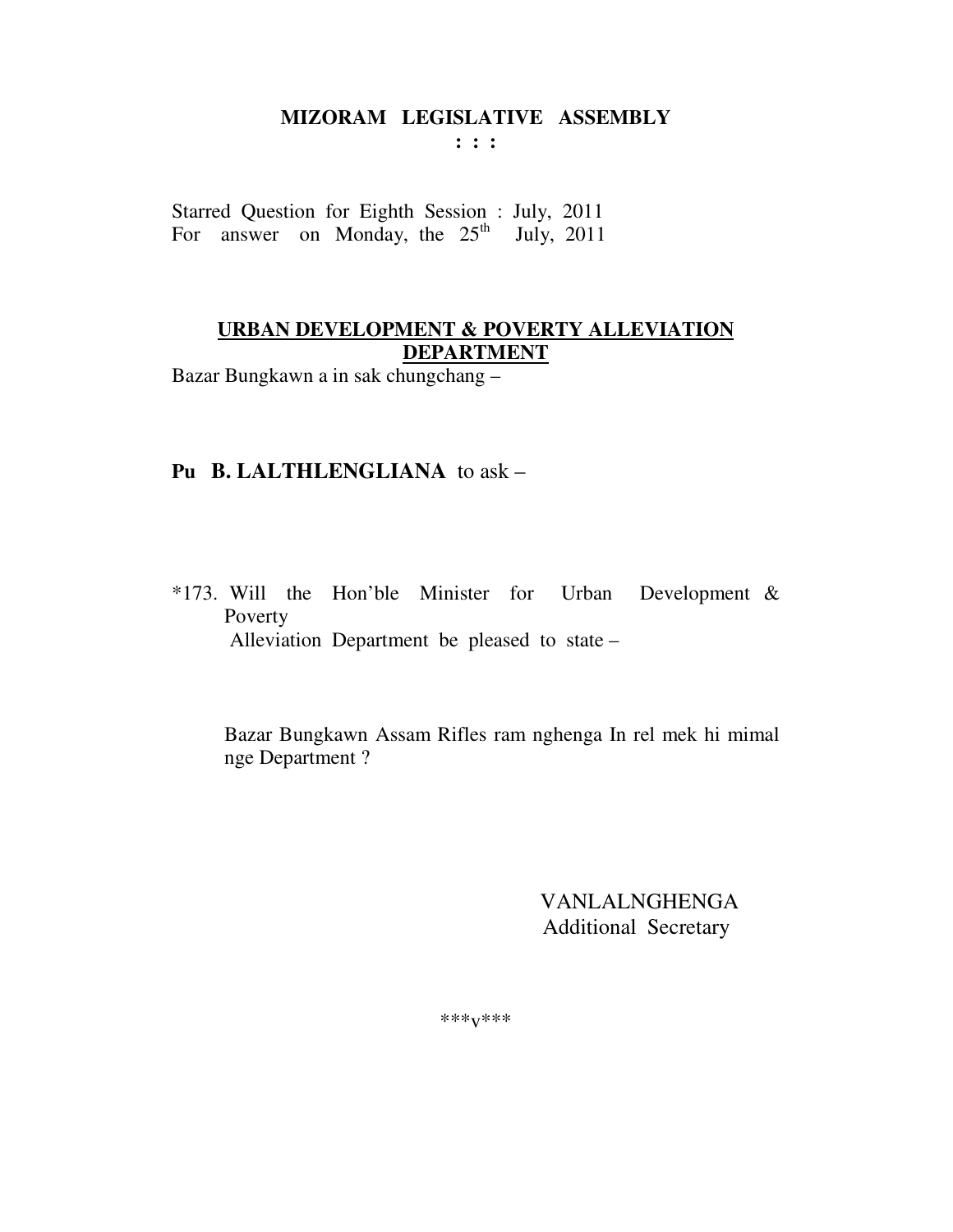Starred Question for Eighth Session : July, 2011. For answer on Monday, the  $25<sup>th</sup>$  July, 2011.

#### **TAXATION DEPARTMENT**

Professional Tax chungchang

| Pu B. LALTHLENGLIANA | $\log$ to ask – |
|----------------------|-----------------|
| Pu T.T. ZOTHANSANGA  |                 |

- \*174. Will the Hon'ble Minister for Taxation Department be pleased to state  $$ 
	- a) Professional Tax hi Income base-a lak nge, Grade base in ?
	- b) Taxation Department-in Mizoram Sorkar hnathawkte hnena Professional Tax a bituk hian eng criteria nge a hman?

**VANLALNGHENGA Additional Secretary** 

 $\dots$ ...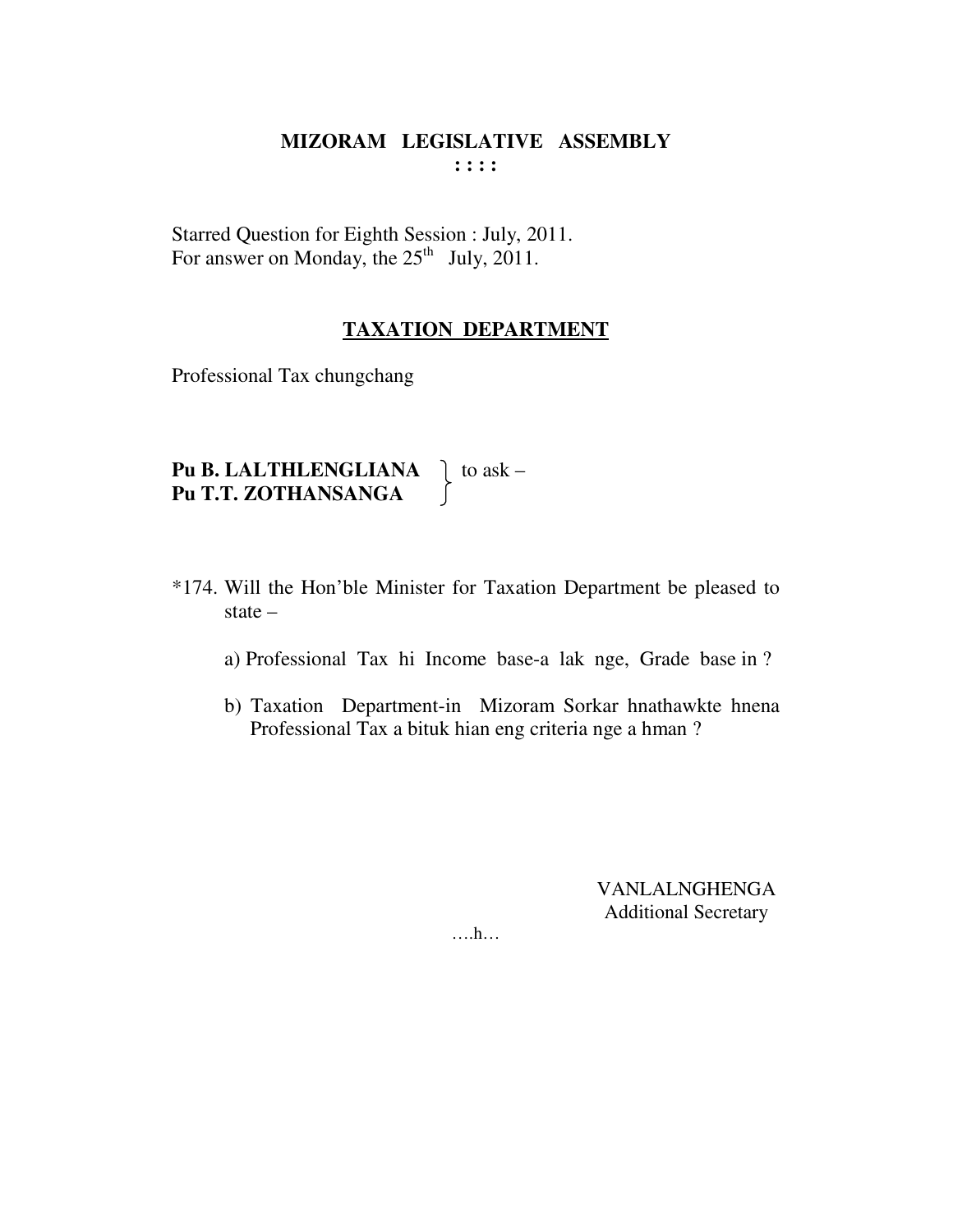**: : :** 

Starred Question for Eighth Session : July, 2011 For answer on Monday, the  $25<sup>th</sup>$  July, 2011

# **DEPARTMENT OF PERSONNEL & ADMINISTRATIVE REFORMS**

Ex-Resident Commissioner chungchang –

# **Pu B. LALTHLENGLIANA** to ask –

\*175. Will the Hon'ble Minister for Department of Personnel & Administrative Reforms be pleased to state –

 Ex-Resident Commissioner, New Delhi, Mizoram House, hi sawn chhuah a nih a, Aizawl a post a nih hian eng hna chanpual nge pek a nih ?

> VANLALNGHENGA Additional Secretary

\*\*\*v\*\*\*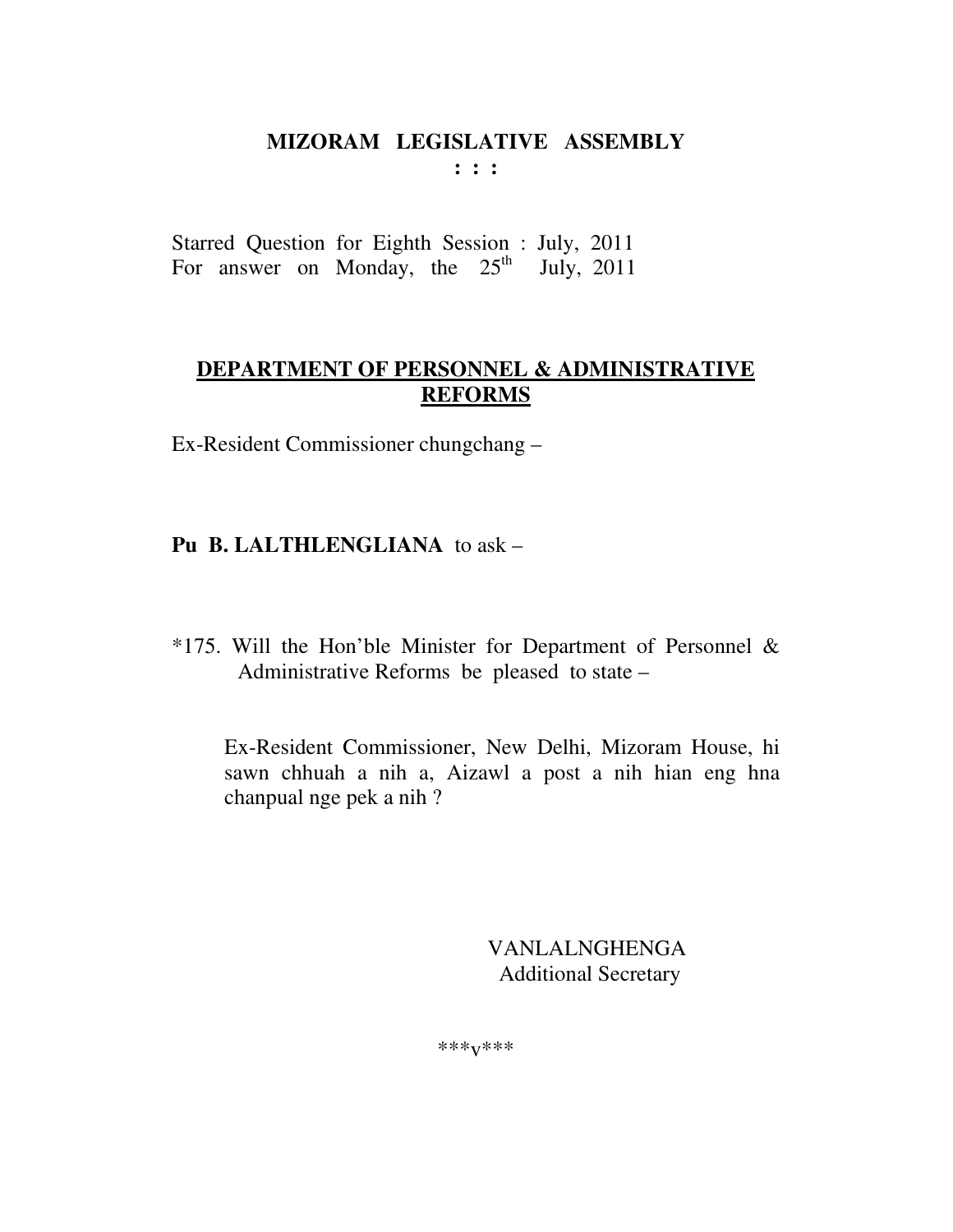Starred Question for Eighth Session : July, 2011. For answer on Monday, the  $25<sup>th</sup>$  July, 2011.

## **LOCAL ADMINISTRATION DEPARTMENT**

BPL puala inhlawhna chungchang

## Dr. R. LALTHANGLIANA to ask -

\*176. Will the Hon'ble Minister for Local Administration Department be pleased to state -

Heng Financial year 2009-2010, 2010-2011 chhung hian BPL pualin inhlawhna sum/pawisa engzatnge hmuh a nih?

> **VANLALNGHENGA Additional Secretary**

 $...st...$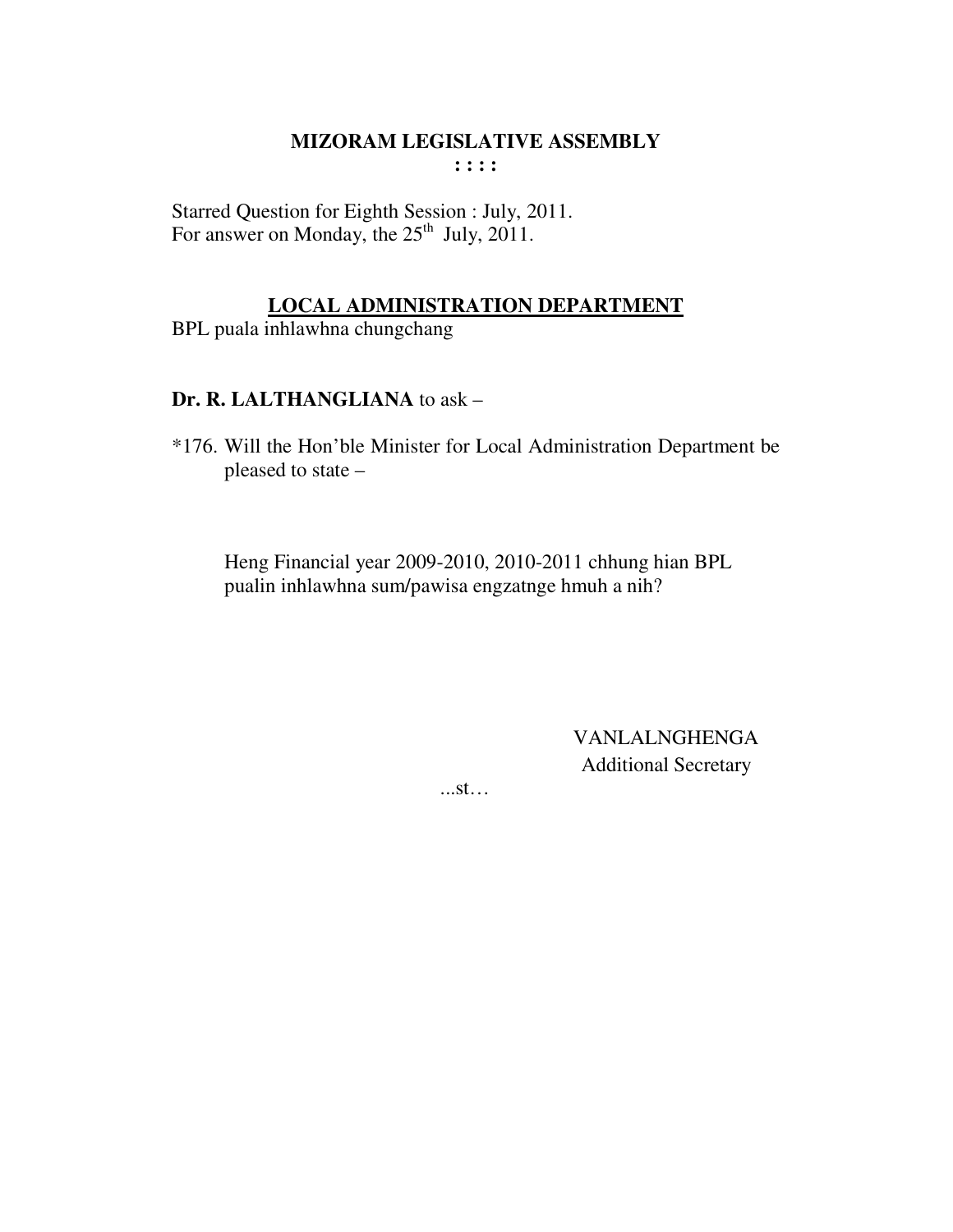:: :: ::

Starred Question for Eighth Session : July, 2011. For answer on Monday, the  $25<sup>th</sup>$  July, 2011.

# LAW & JUDICIAL DEPARTMENT

Mizoram Co-operative Societies Act chungchang.

# Pu K. LIANTLINGA to ask -

- \*177. Will the Hon'ble Minister for Law & Judicial Department be pleased to state –
	- The Mizoram Co-operative Societies Act 2006 a) (Amendment) Bill hi Law Department-ah Vet a ni em?
	- b) The Mizoram Co-operative Societies Act (Amendment) Bill 2006 atan khan point engzatnge Law & Judicial Departmentah Vet tura an rawn theh luh? Pawm sak vek a ni em?

VANLALNGHENGA **Additional Secretary** 

 $***m***$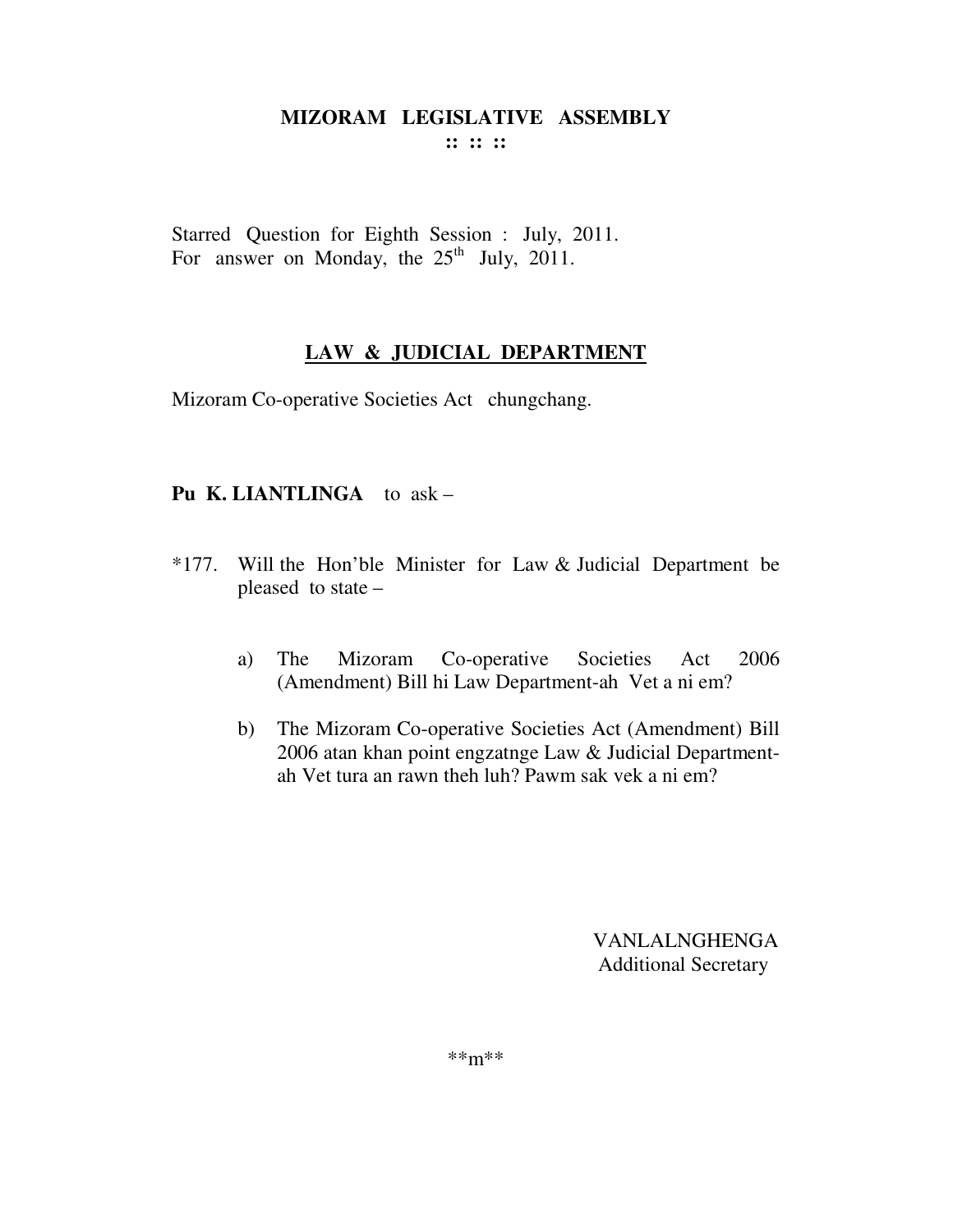**:: :: ::** 

Starred Question for Eighth Session : July, 2011 For answer on Monday, the  $25<sup>th</sup>$  July, 2011.

## **HOME DEPARTMENT**

Police Training chungchang.

 **Lt. Col. Z.S. ZUALA** to ask –

- \*178. Will the Hon'ble Minister for Home Department be pleased to state –
	- a) Police Commando training-na kan nei em?
	- b) CIJW School kan ram chhunga awm hi kan police te training nan kan hmang tangkai em?

VANLALNGHENGA Additional Secretary

\*\*m\*\*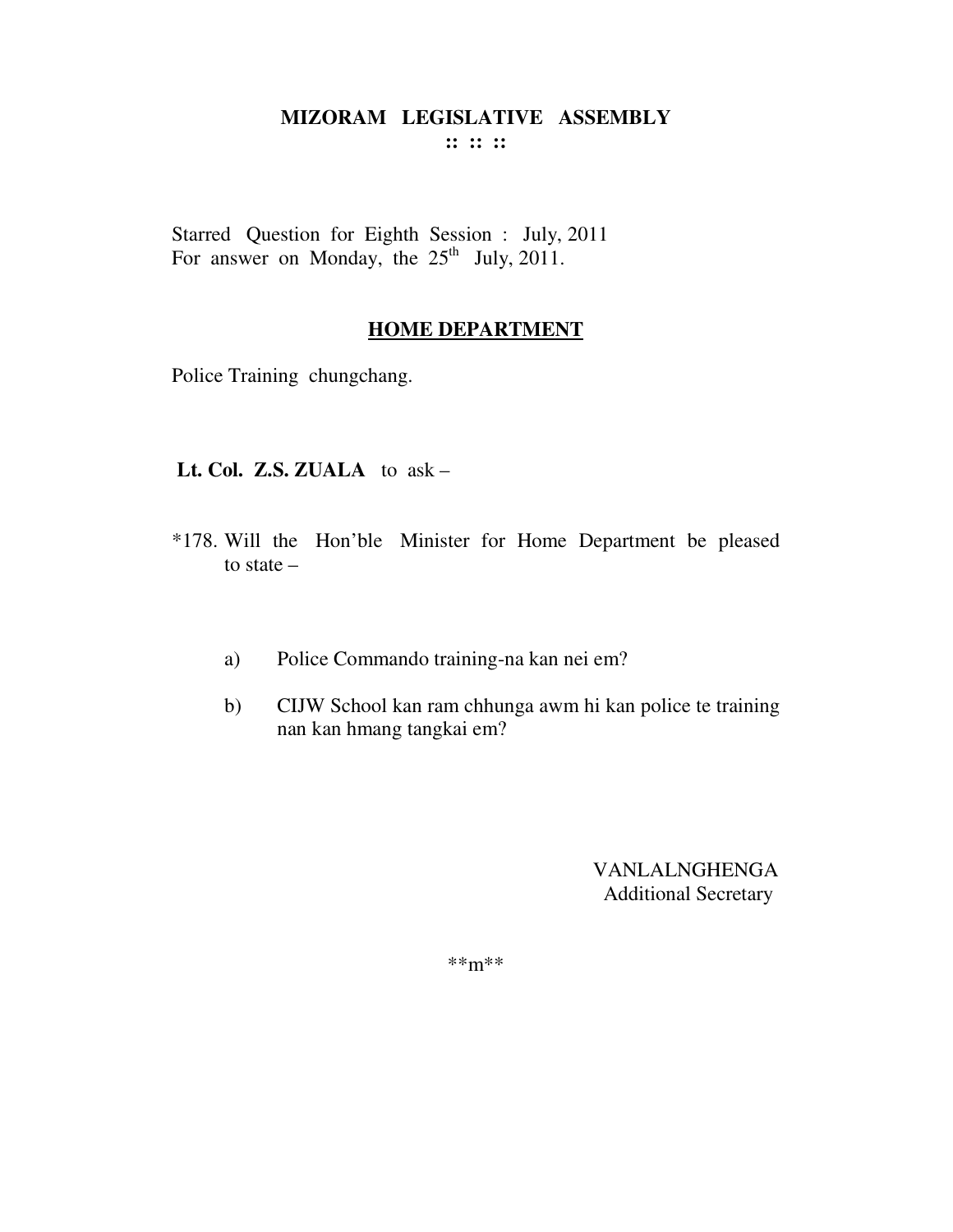Starred Question for Eighth Session : July, 2011. For answer on Monday, the  $25<sup>th</sup>$  July, 2011.

#### **HOME DEPARTMENT**

Police Modernization scheme chungchang.

#### **Pu LALROBIAKA** to ask -

- \*179. Will the Hon'ble Minister for Home Department be pleased to state –
	- (a) Police Modernization atanga lei Kelpal, Ek In kal thei leh thil dang te kha engtia senghawi nge a nih tak ?
	- (b) A senghawi naah hian Sorkarin pawisa hmuh let a nei em ?
	- (c) Tunah hian he Modernization scheme atang hian sum engzatnge kan hmuh tawh ?

VANLALNGHENGA Additional Secretary.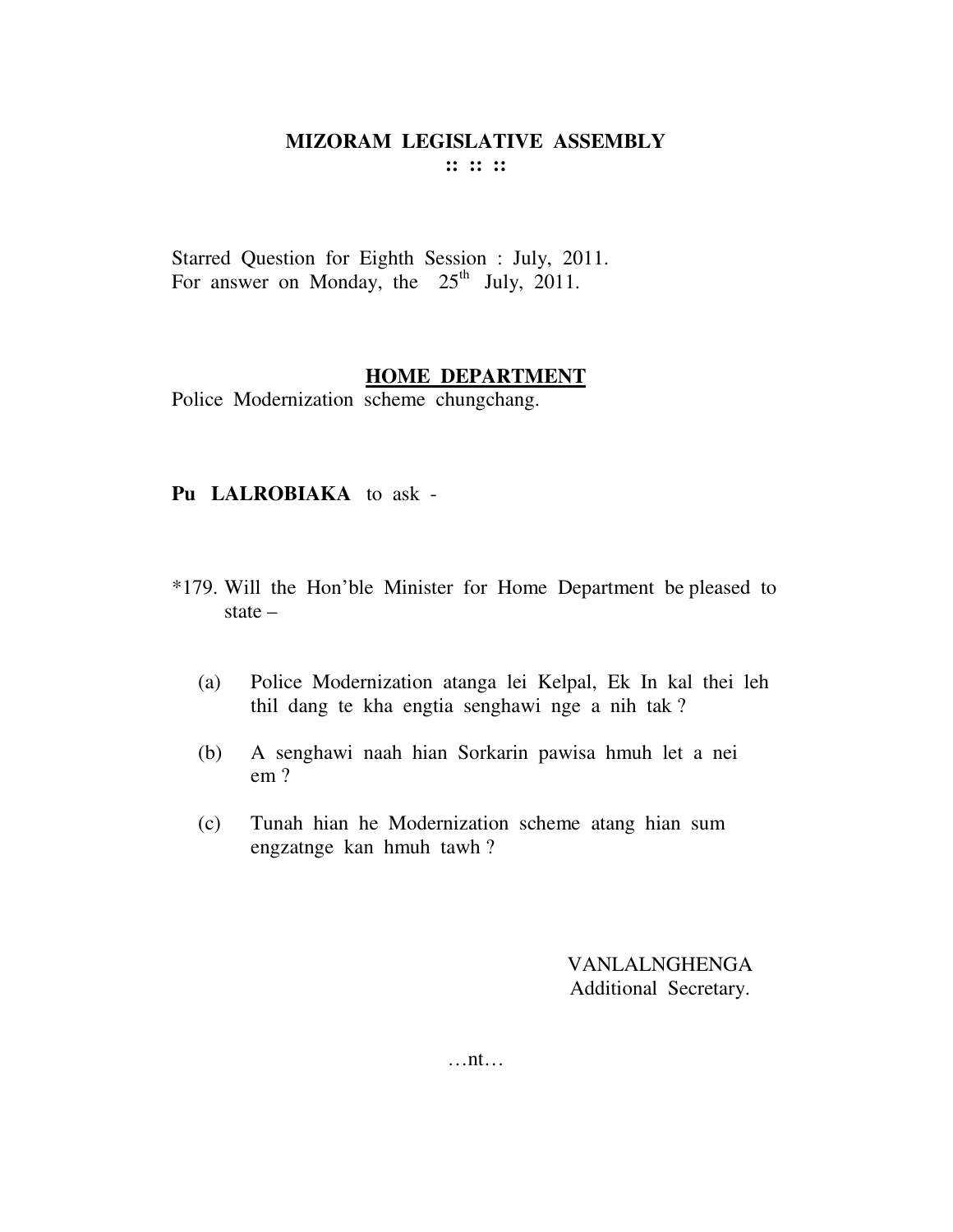Starred Question for Eighth Session : July, 2011. For answer on Monday, the  $25<sup>th</sup>$  July, 2011.

#### **TAXATION DEPARTMENT**

Goods and Service Tax chungchang.

#### Pu LALTHANSANGA to ask -

\*180. Will the Hon'ble Minister for Taxation Department be pleased to state  $-$ 

VAT (Value Added Tax) thlakna tura GST (Goods and Service Tax) hmalakna kha enge a thlen tawh?

> **VANLALNGHENGA** Additional Secretary.

 $\dots$ nt $\dots$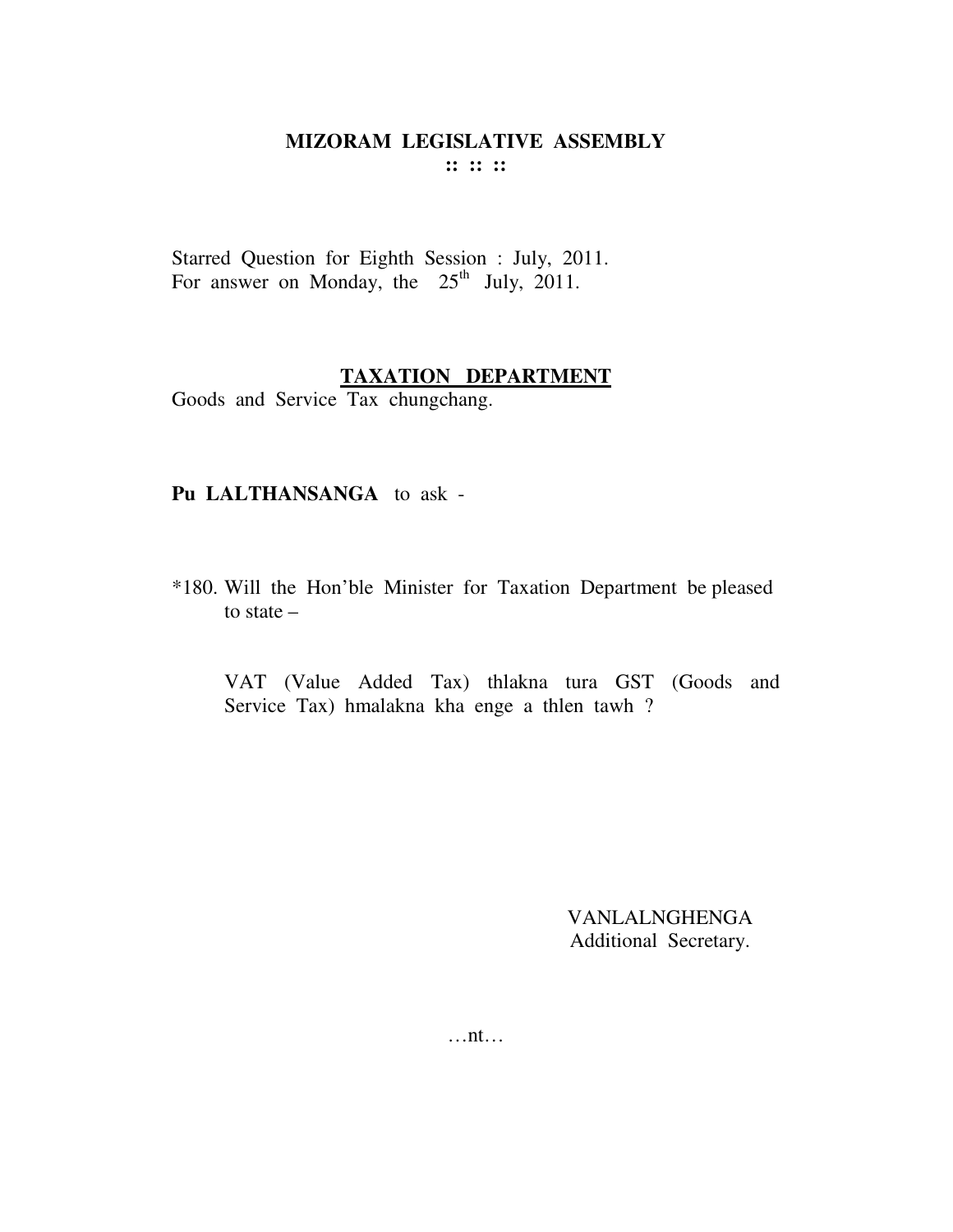Starred Question for Eighth Session : July, 2011.<br>For answer on Monday, the 25<sup>th</sup> July, 2011.

## **HOME DEPARTMENT**

Ramri chungchang

# Pu T.T. ZOTHANSANGA to ask -

\*181. Will the Hon'ble Minister for Home Department be pleased to state  $-$ 

Mizoram Sorkar hian Mizoram ramri hi a hre chiang em?

**VANLALNGHENGA Additional Secretary** 

 $...st...$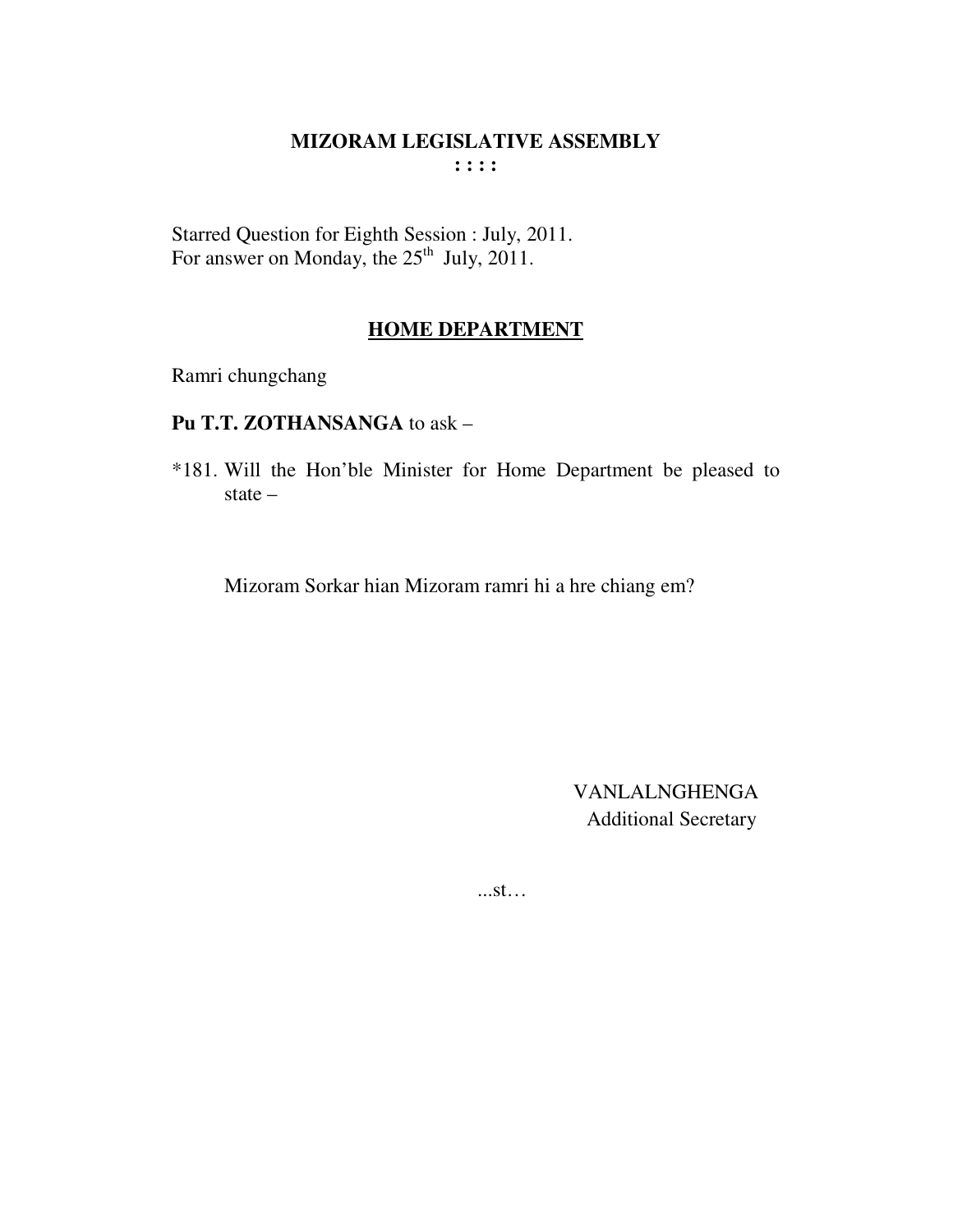Starred Question for Eighth Session : July, 2011. For answer on Monday, the  $25<sup>th</sup>$  July,  $2011$ .

## **URBAN DEVELOPMENT & POVERTY ALLEVIATION DEPARTMENT**

Bawlhhlawh paihna chungchang

## **Pu. R. LALRINAWMA** to ask –

\*182. Will the Hon'ble Minister for Urban Development & Poverty Alleviation Department be pleased to state-

 Aizawl khawpui bawlhhlawh paihna Tuirial Airfield bul-a mi khu mipui tan a him zawk nan ruahmanna siam tum a ni em?

> VANLALNGHENGA Additional Secretary

...st…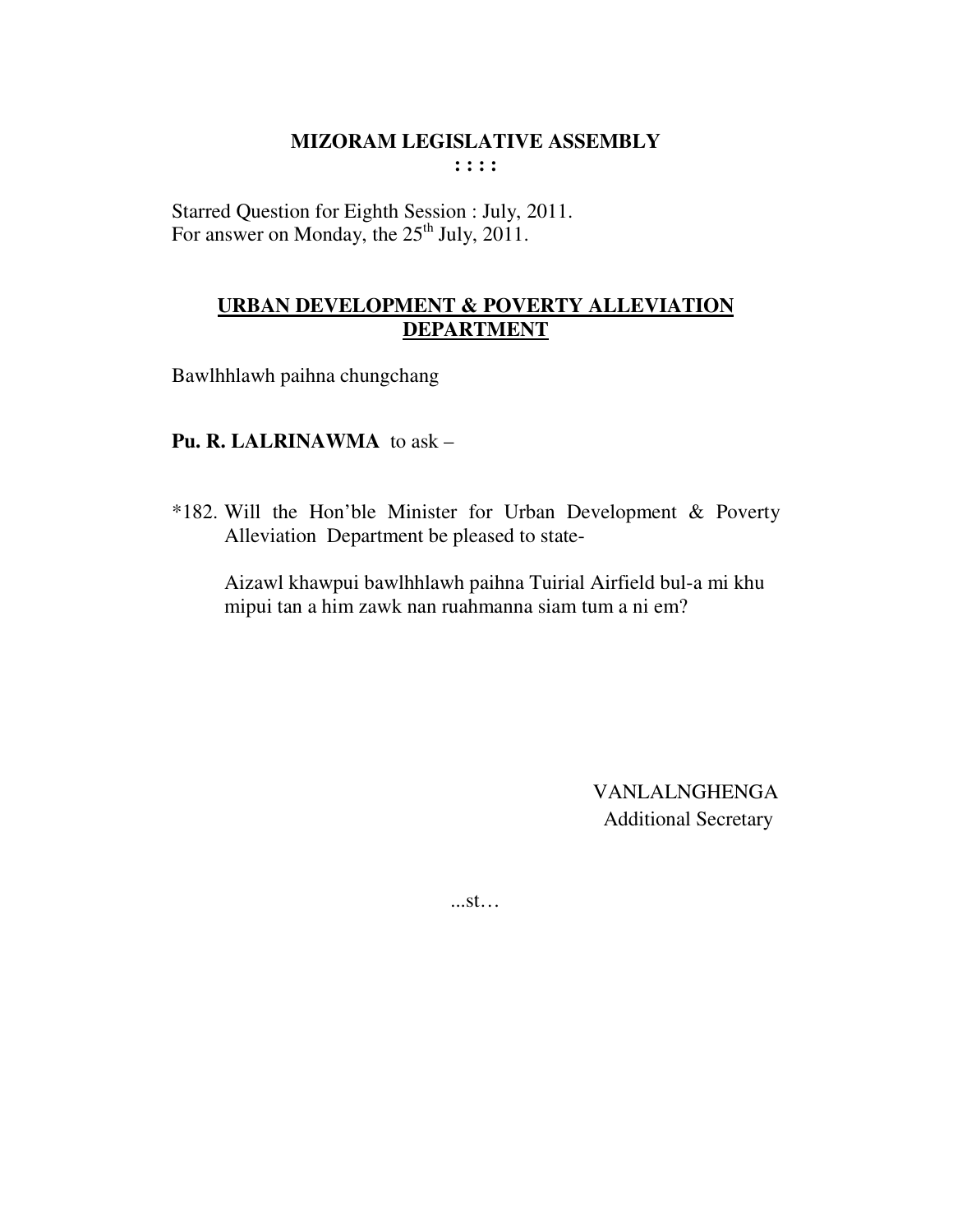Starred Question for Eighth Session : July, 2011. For answer on Monday, the 25<sup>th</sup> July, 2011.

## DEPARTMENT OF PERSONNEL & ADMINISTRATIVE **REFORMS**

Vigilance Clearance chungchang

## Pu B. LALTHLENGLIANA to ask -

\*183. Will the Hon'ble Minister for Department of Personnel & Administrative Reforms be pleased to state –

Mizoram chhunga Sorkar hnathawk eg. Officer-te promotion pek an nih dawn hian Vigilance atangin Clearance an dil thin em?

> **VANLALNGHENGA Additional Secretary**

 $\dots$ ...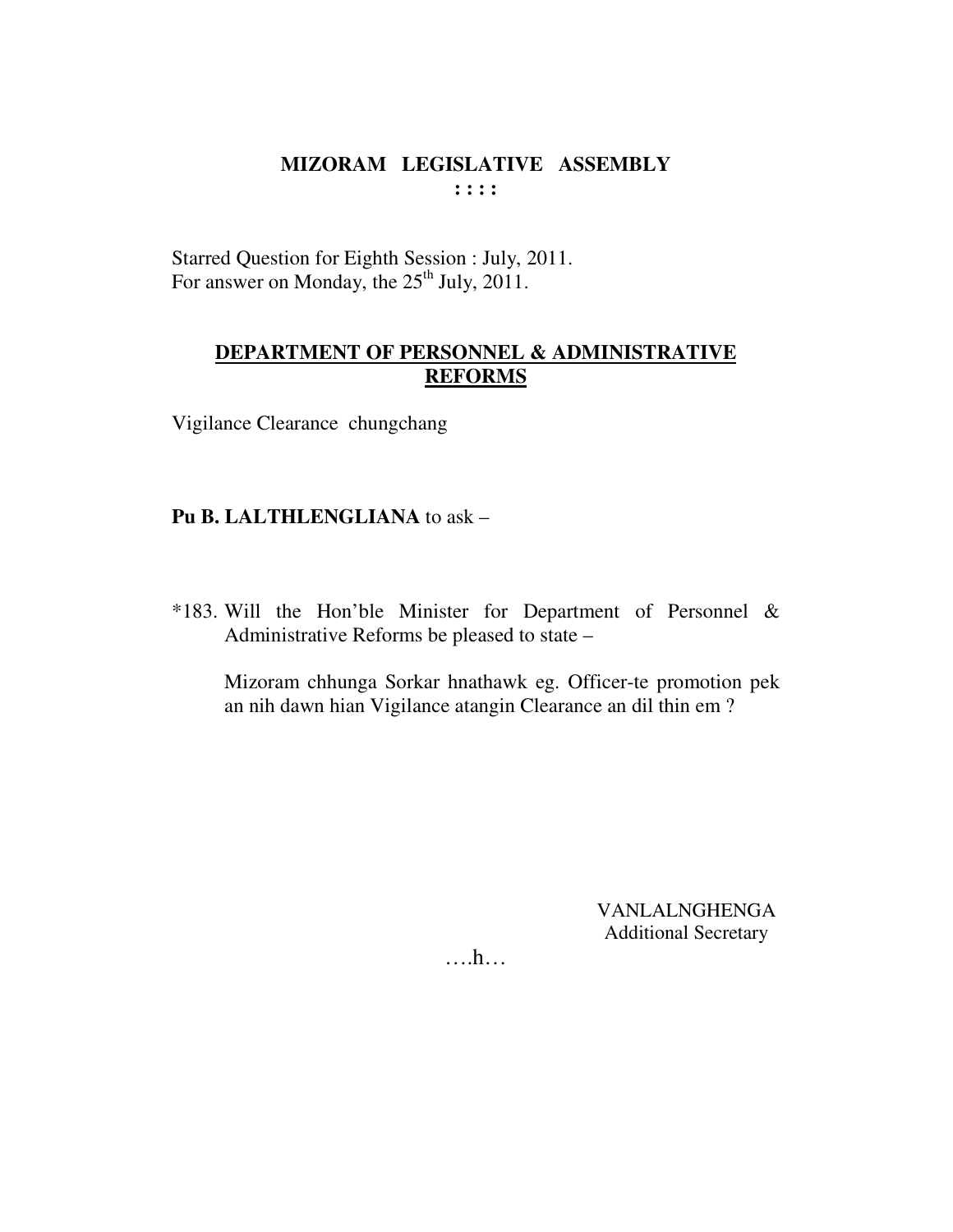Starred Question for Eighth Session : July, 2011. For answer on Monday, the  $25<sup>th</sup>$  July, 2011.

## **FOOD, CIVIL SUPPLIES AND CONSUMER AFFAIRS DEPARTMENT**

Ration Card leh Buhfai chungchang.

## **Pu T.T. ZOTHANSANGA** to ask -

- \*184. Will the Hon'ble Minister for Food, Civil Supplies and Consumer Affairs Department be pleased to state –
	- (a) Mizoram State pumah Ration Card nei engzatnge awm ?
	- (b)Central Allotment-ah buhfai Kg 1 man engzatnge, Economics cost-in Kg 1 engzatnge ?

VANLALNGHENGA Additional Secretary.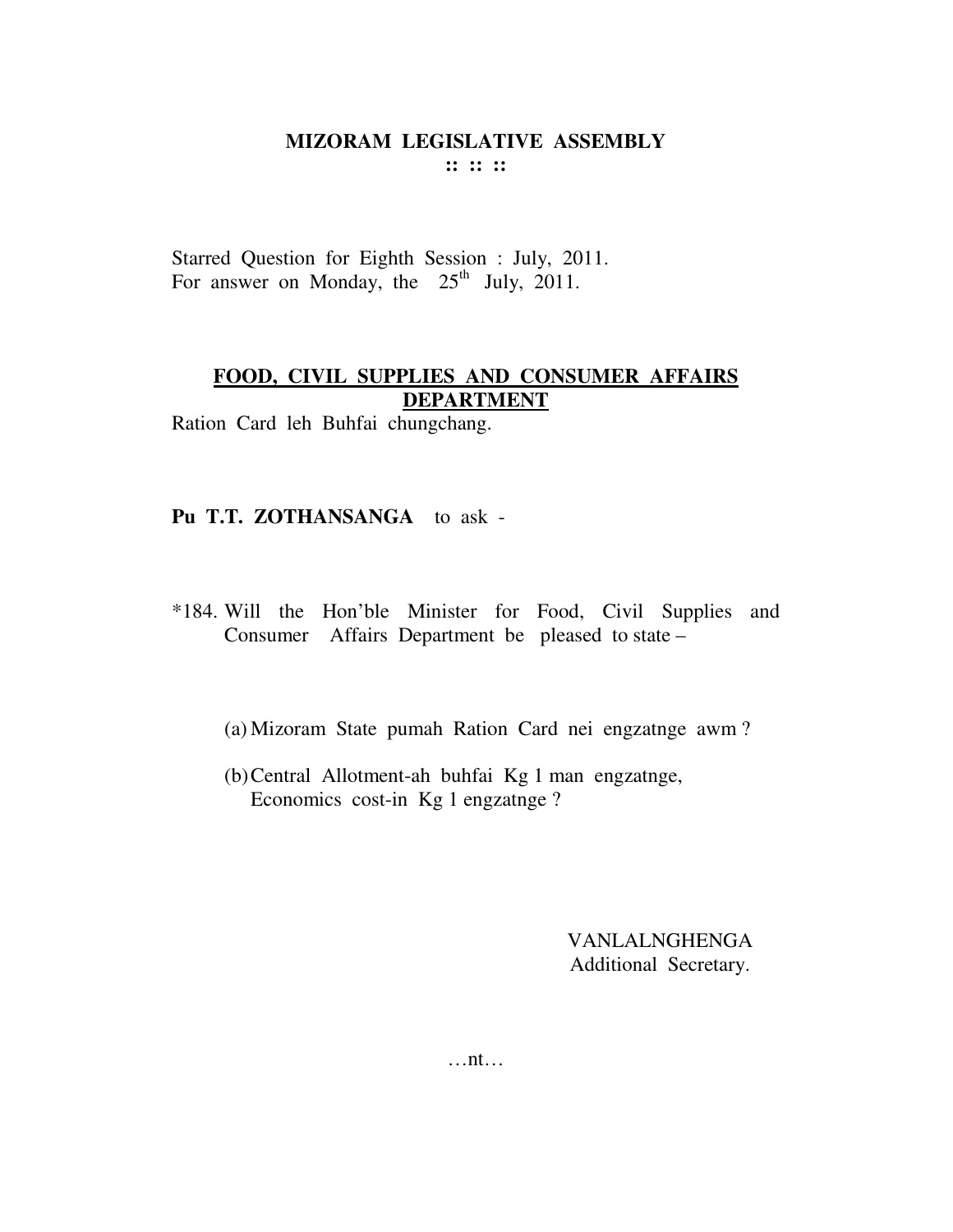Starred Question for Eighth Session : July, 2011 For answer on Monday, the  $25<sup>th</sup>$  July, 2011.

## **HOME DEPARTMENT**

Ramri chungchang.

## **Pu T.T. ZOTHANSANGA** to ask –

- \*185. Will the Hon'ble Minister for Home Department be pleased to state  $$ 
	- a) Lushai Hills & Cachar Hills inrina Kolalian tlanga British in ramri ban an phun kha Cachar thuneituten tun hnaiah an kar chhe vek tih hi a dik em?
	- b) Parvachawm leh Daido inkar ami Manipur leh Lushai Hills ramri lungphun a la awm em?
	- c) Maurotlang, Tripura Bangladesh Mizoram inrina Tri junction ramri hi a la awm em?

VANLALNGHENGA Additional Secretary

\*\*m\*\*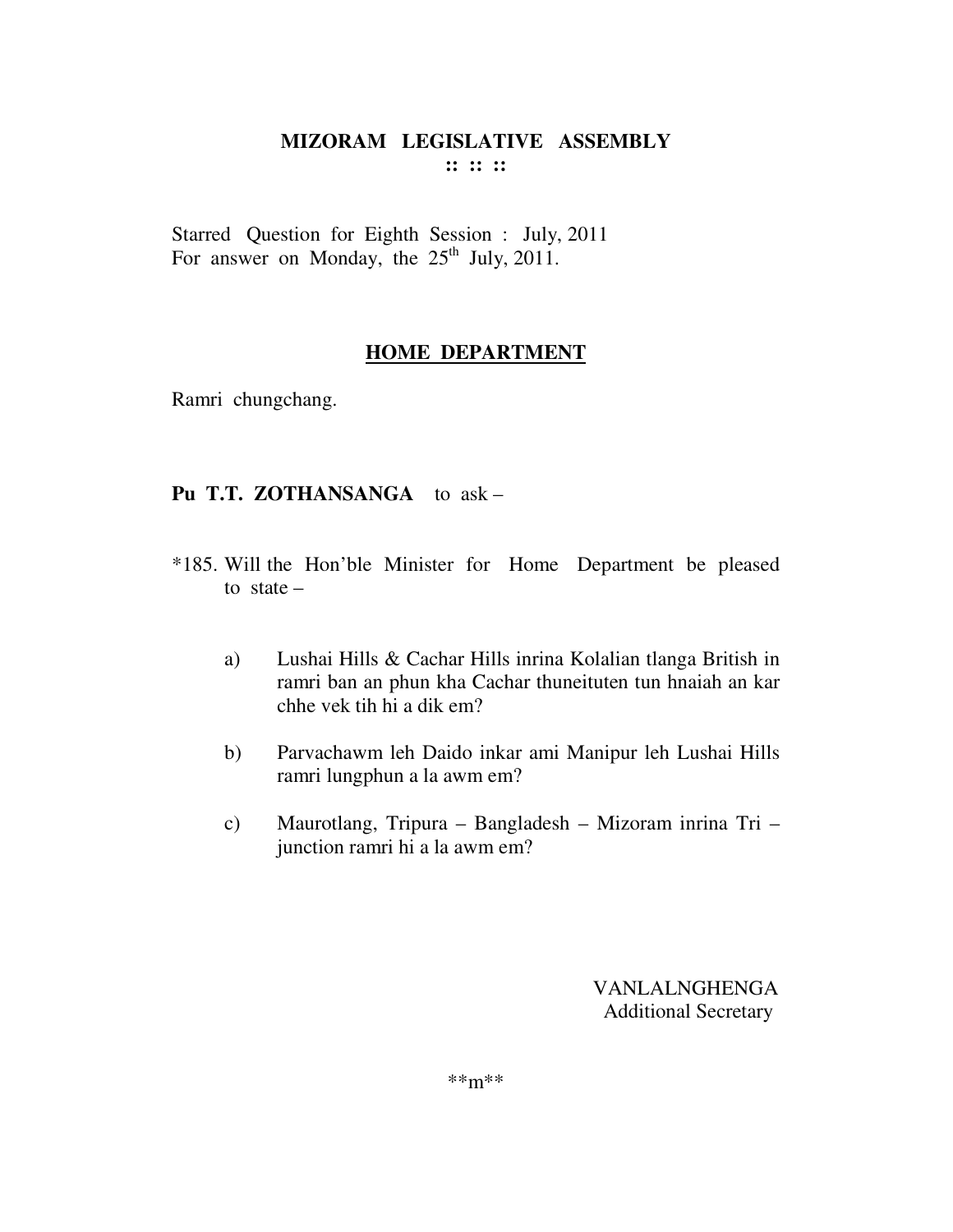$: : :$ 

Starred Question for Eighth Session : July, 2011 For answer on Monday the 25<sup>th</sup> July, 2011

# **URBAN DEVELOPMENT & POVERTY ALLEVIATION DEPARTMENT**

USEP hnuaia Loan chungchang -

**Pu LALDUHOMA** to ask  $-$ 

- \*186. Will the Hon'ble Minister for Urban Development & Poverty Alleviation Department be pleased to state –
	- (a) USEP hnuaia Loan dil recommend engzatnge awm?
	- (b) Loan te hi eng Bank atanga pek tur nge?
	- (c) Pek an ni hlawm em ?

**VANLALNGHENGA Additional Secretary** 

 $***V***$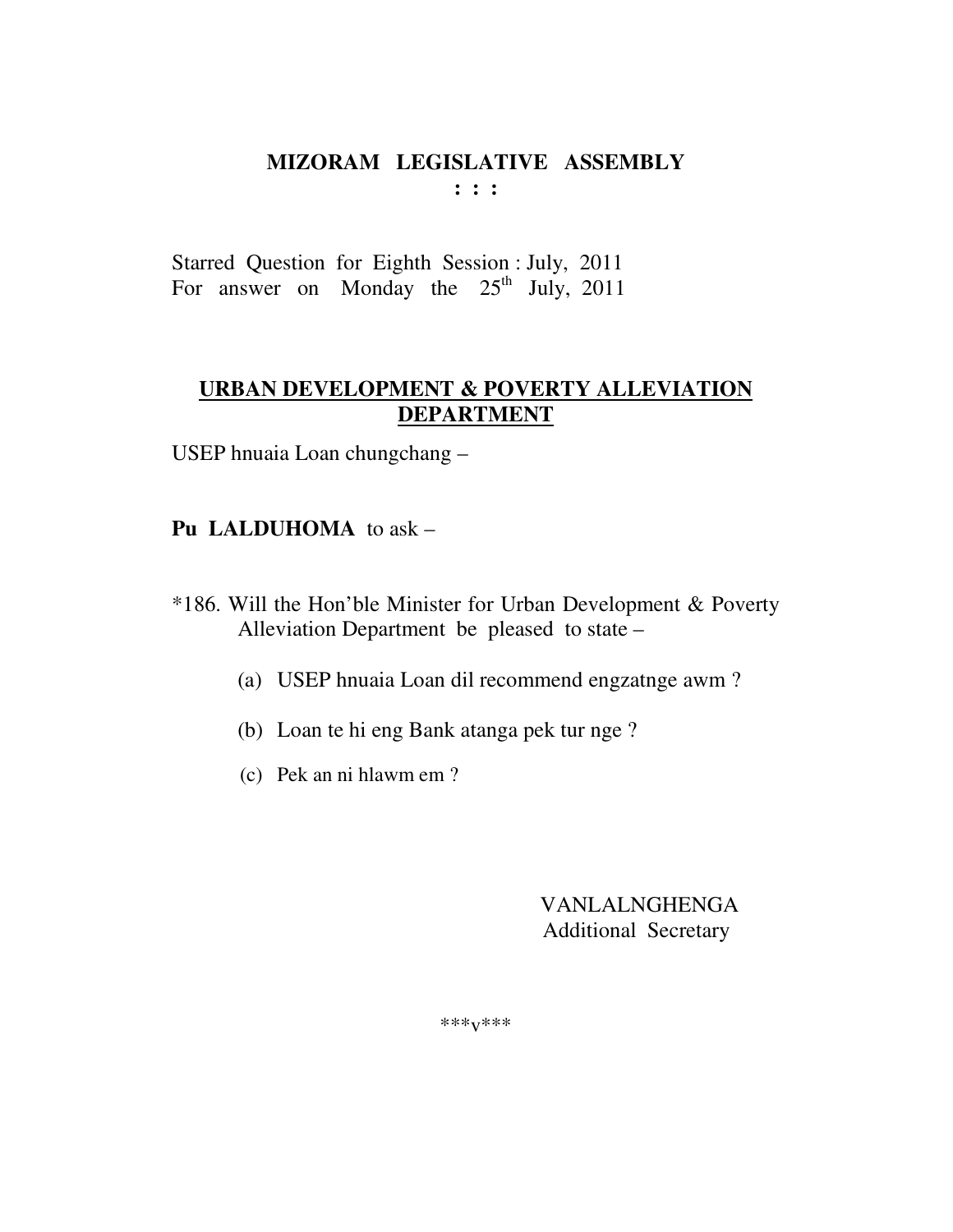Starred Question for Eighth Session : July, 2011.<br>For answer on Monday, the 25<sup>th</sup> July, 2011.

## FOOD, CIVIL SUPPLIES & CONSUMER AFFAIRS **DEPARTMENT**

Godown sawn chungchang

## Pu LALDUHOMA to ask -

\*187. Will the Hon'ble Minister for Food, Civil Supplies & Consumer Affairs Department be pleased to state -

Ramrikawna FCI Godown hi sawn tum a ni em?

**VANLALNGHENGA Additional Secretary** 

 $...st...$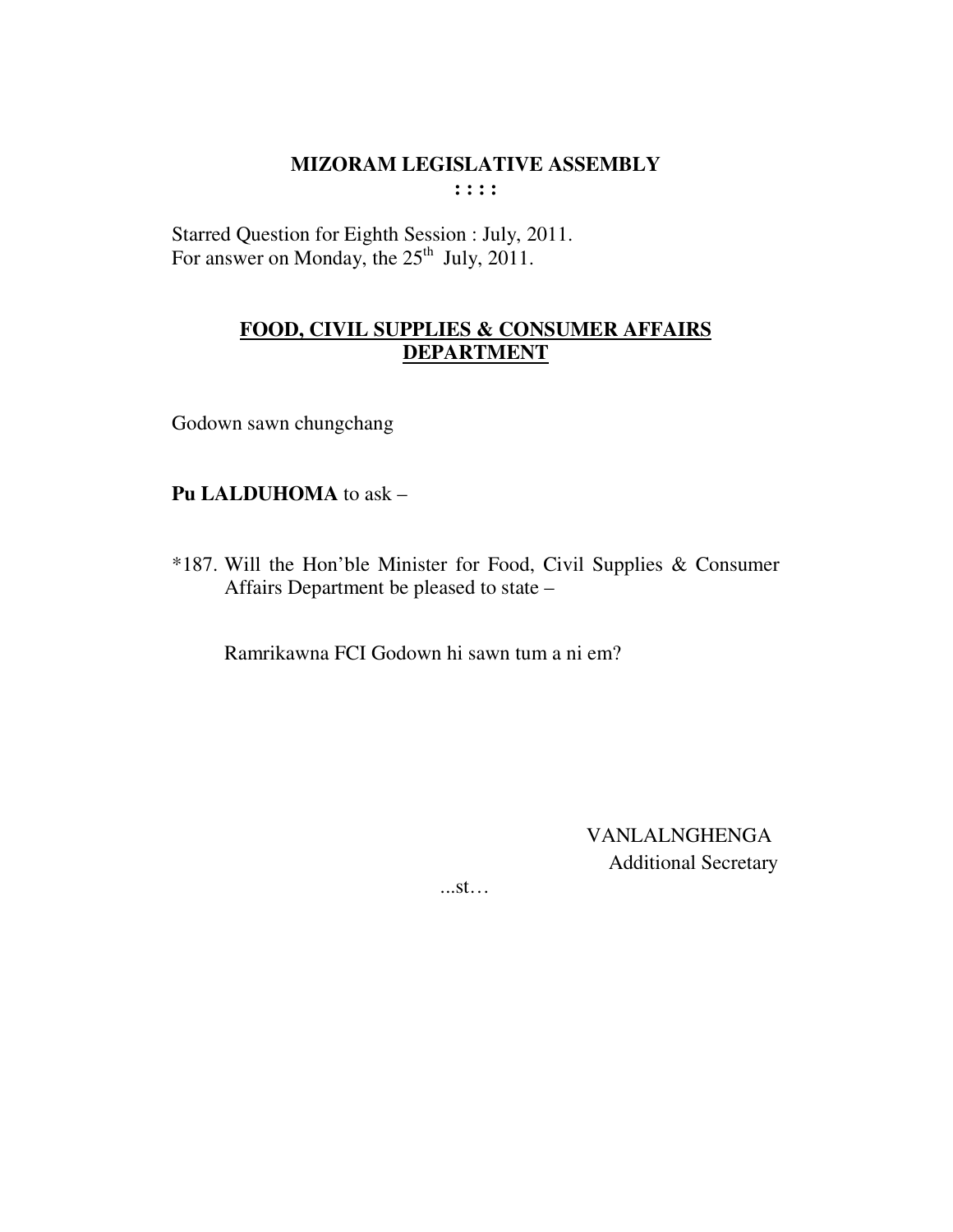Starred Question for Eighth Session : July, 2011. For answer on Monday, the  $25<sup>th</sup>$  July,  $2011$ .

# **URBAN DEVELOPMENT & POVERTY ALLEVIATION DEPARTMENT**

Urban Development & Poverty Alleviation Department sum hmuh chungchang

## **Pu T.T. ZOTHANSANGA** to ask –

\*188. Will the Hon'ble Minister for Urban Development & Poverty Alleviation Department be pleased to state –

 Tun term chhunga Urban Development & Poverty Alleviation Department hnuaia kan sum dawn tawh dan min hrilh thei em ?

a) JNNURM-ah b) EAP-ah c) SJSRY (CSS)-ah d)10% Lump sum Grant-ah e) Solar City-ah f) Rajiv Awas Yojana-ah

b) Normal-ah.

VANLALNGHENGA Additional Secretary

….h…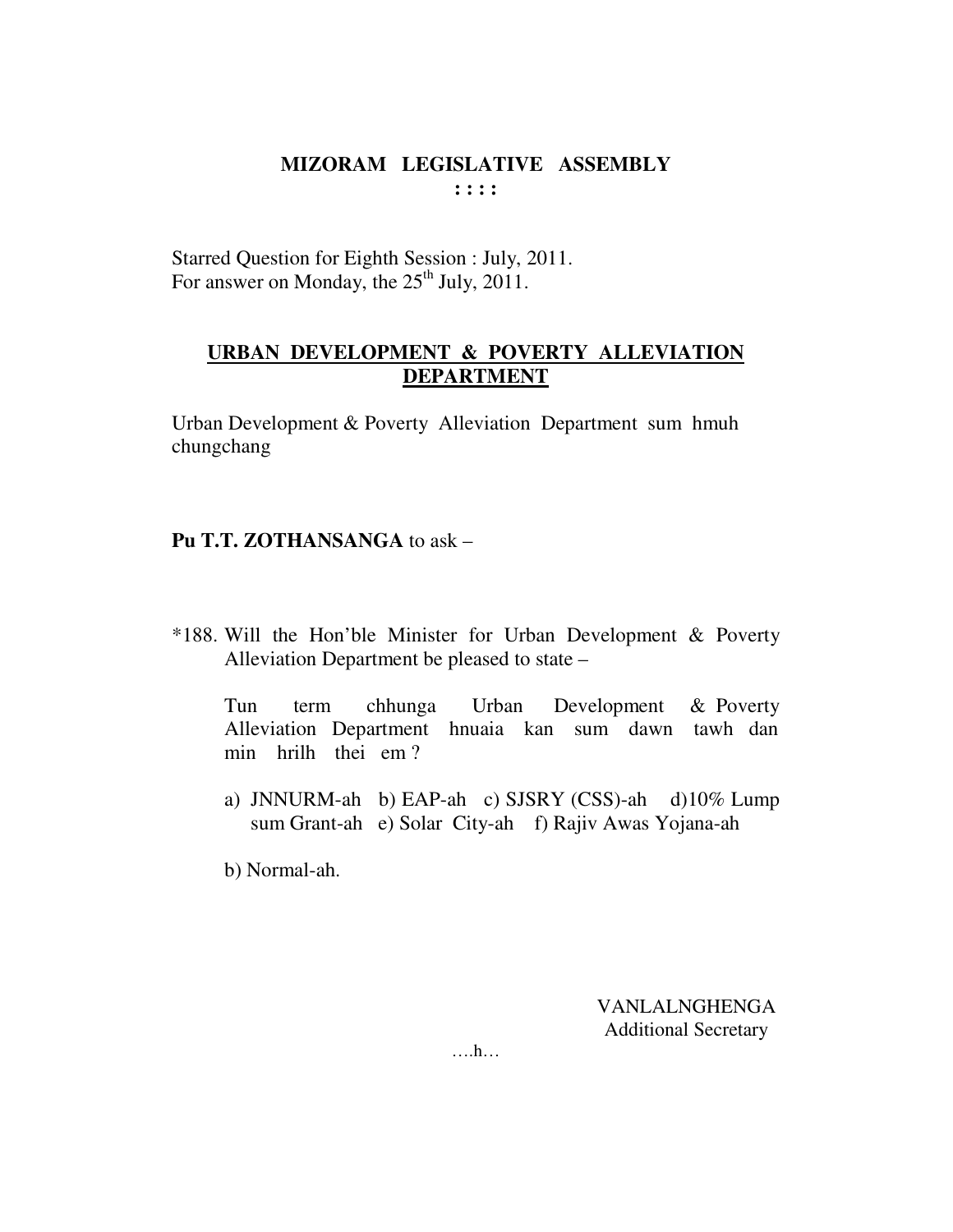Starred Question for Eighth Session : July, 2011. For answer on Monday, the  $25<sup>th</sup>$  July, 2011.

#### **HOME DEPARTMENT**

Zangnadawmna pek chungchang.

**Pu P.P. THAWLA** to ask -

- \*189. Will the Hon'ble Minister for Home Department be pleased to state –
	- (a) Seling bula Quarry chimin unau pahnih a delh hlum takte kha zangnadawmna pek an ni em ?
	- (b) Pek a nih chuan cheng engzat theuh nge pek an nih ?
	- (c) Eng Department pawisa nge hman a nih ?

VANLALNGHENGA Additional Secretary.